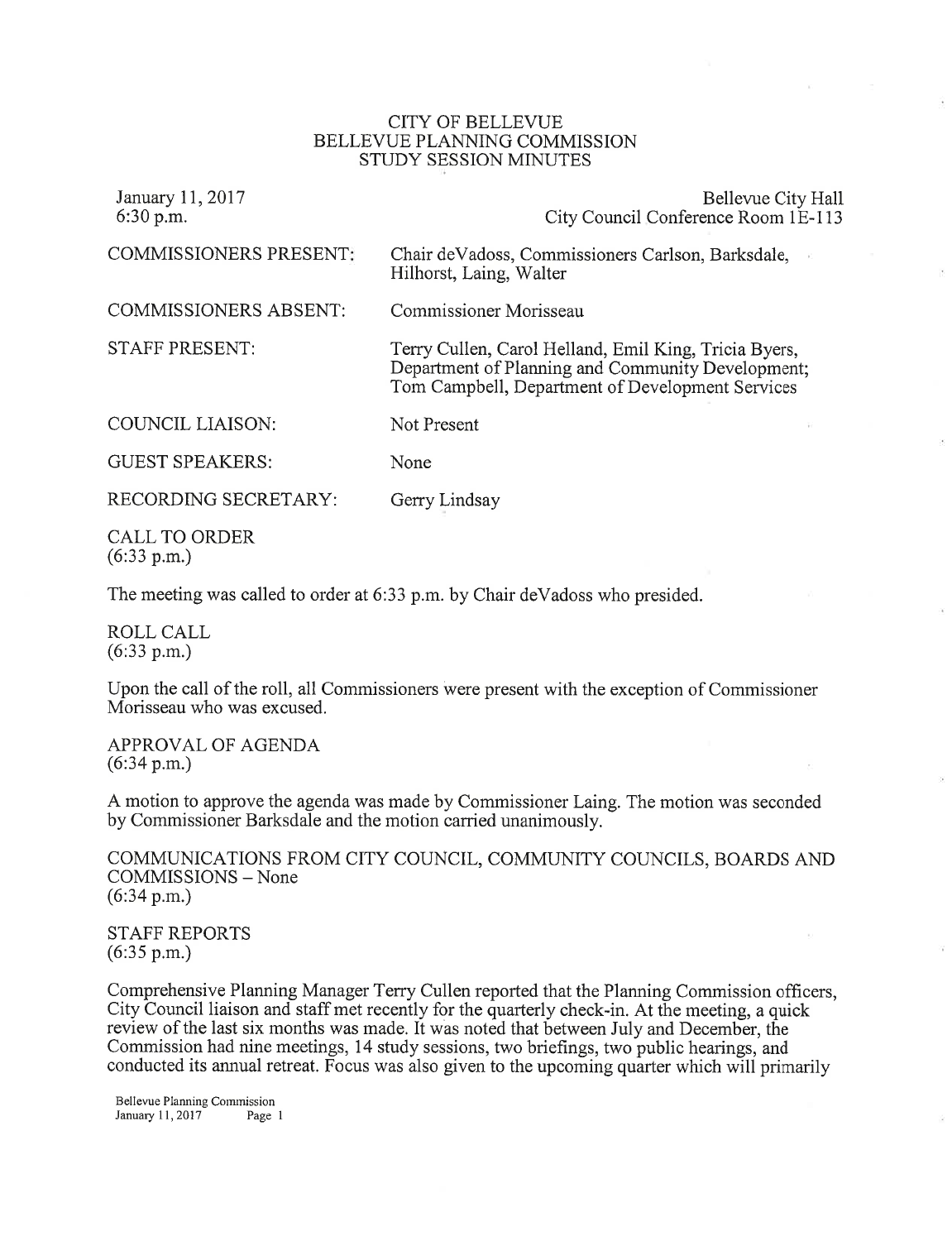involve the topic of downtown livability. The Council is hoping to have the Commission's recommendation by the end of the first quarter in anticipation of conducting their review and possibly taking action by the end of the second quarter.

Mr. Cullen noted that at the Commission meeting on December 7 a question was raised whether or not the Eastgate land use table showed transient lodging as a permitted use or conditional use or administrative conditional use in the three new zoning districts. He said the minutes from the February 24 meeting indicated that the Planning Commission's intention in OLB-2 was it to be a conditional use. When talking about the EG-TOD district on April 27, the issue was raised again and it was clear the Planning Commission intended transient lodging to be a conditional use. Staff made an exhaustive review of the meeting minutes and audio recordings and found no references at all to the intent of the Commission relative to the use in the NMU district. The recommendation that was forwarded to the Council includes transient lodging as a permitted use in NMU and conditional use in the other two Eastgate districts.

Commissioner Walter suggested that absent a specific recommendation from the Commission with regard to the use in the NMU district, the recommendation that went forward to the Council should have been to require conditional use in all three new Eastgate districts. At the very least, there should have been no recommendation included relative to the NMU district given that the Commission made no recommendation. Mr. Cullen said there is nothing in the record indicating the Commission wanted the use to be treated the same in all three zoning districts. As originally brought forward by staff, the use was permitted in all of the districts. After discussion, the use had incorrectly been reflected as requiring an administrative conditional use rather than <sup>a</sup> conditional use in the OLB-2 and the EG-TOD. He added that the Eastgate issue will likely not be before the Council until March at the earliest.

Commissioner Walter asked staff to bring forward the land use chart showing transient lodging as a permitted use in NMU.

Commissioner Hilhorst asked when the recommendation of the East Main CAC will be presented to the Comrhission. Mr. Cullen said he would defer to the downtown livability staff to determine where on the schedule a review of that information would be appropriate. He added that a plan amendment process for the East Main station area would be kicked off later in the year, and code amendments will follow in 2018.

Chair deVadoss asked what steps have been taken to make sure the public is informed about the clarifications made by the Commission relative to the transient lodging use in Eastgate. Mr. Cullen said a clarification was sent out to all parties of record for Eastgate. The notice included <sup>a</sup> heads up of upcoming meetings before the Transportation Commission and next steps.

## PUBLIC COMMENT (6:46 p.m.)

Ms. Betsi Hummer, 14541 SE 26th Street, spoke as a private citizen rather than as a member of the East Bellevue Community Council. She noted that in the East Bellevue area there are quite <sup>a</sup> few adult family homes in operation. The residents would like to see transparency in zoning for that use. Lake Hills and East Bellevue generally is doing its part relative to affordable housing given that the majority of the King County Housing Authority Section 8 coupons are in use there; the affordable housing units should be spread out throughout the city. Single family rentals continue to be an issue in East Bellevue. There should be a registration process involving <sup>a</sup> business license for the use as well as for adult family homes. With regard to parks, the

Bellewe Planning Commission January  $11,2017$  Page 2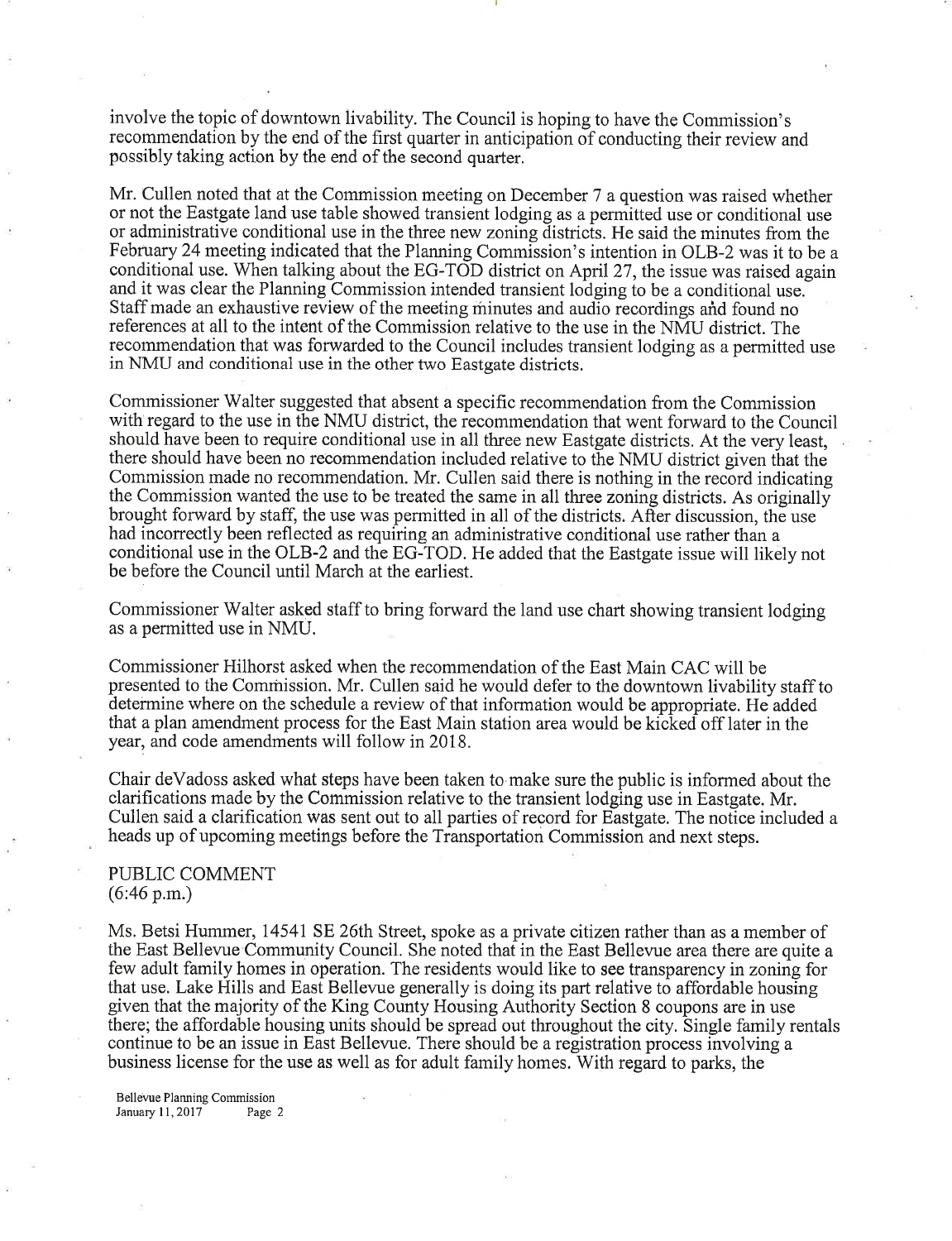underlying zoning should be parks rather than residential. No one wants to see the Lake Hills Greenbelt become a train station, a park and ride or a utility corridor. With regard to capital improvement projects, people on either side of i 56th Avenue SE and I64th Avenue SE cannot get in and out of their neighborhoods because of the cut-through traffic; both of those roadways should be developed as thoroughfares or urban boulevards to make the commute more appealing. Bellevue College is in the process of building new dormitories and they have asked for a street vacation. They want to get the land for free, which is not a great idea. Good communication between the college and all of the city's boards and commissions should be maintained. The people of East Bellevue are kind, middle class citizens who vote for levies to enable better fire, transportation and parks. The city should keep in mind that it is responsible to the citizens. With regard to the Eastgate homeless shelter, she said it appears the process has been carried out in secret. The Eastgate CAC was not informed about the shelter at all, and the shelter is just one more facility in an area that already has tons of affordable housing.

Mr. Carl Vander Hoek, 9 103rd Avenue NE, wished the Commissioners a Happy New Year and said he hoped the livability process would conclude by the end of the year. He noted that he had attended several Bellevue Downtown Association meetings since the first of the year focused on the issue of downtown livability. Staff is pushing toward holding a public hearing, yet there are still several items that have not been addressed, including the FAR chart, the amenity incentive values, graphics and illustrations, all of which is needed in order to make an informed decision. Staff claims that the early wins are concluded and are no longer in need of review by the Commission, but that is not the case. The Commission should look at everything again to see how the pieces fit together. The Commission should ask staff to make a change to the map on page 84 of the packet based on direction previously given. Specifically, staff should be asked to remove the throughblock connection that is outlined on a portion of NE 1st Place in Old Bellevue ahead of the public hearing. Throughblock connections are needed to allow for increased pedestrian movements through the superblocks, but the block in question does not qualify as a superblock, nor does the connection as shown on the map go all the way through the block, leading to a dead end for pedestrians in an area suitable for deliveries and garbage collection. The connection should and will be created, but it should not be designated as <sup>a</sup> throughblock connection. He noted that he had previously submitted additional comments and questions and that they had been included in the packet materials.

Mr. Jack McCullough, 701 5th Avenue, Suite 6600, Seattle, called attention to a memo previously submitted to the Commission regarding the Fortress Development Group site in the downtown. He shared with the Commission updated renderings and noted that things are ramping up for a pre-application meeting with the staff. The proposal aims to deliver a very high level of iconic architecture, with tower spacing, open space at the ground level, and pedestrian amenities beyond what is required in the code. Should the Council decide to approve the development agreement, those items will be delivered in exchange for some additional height. The proposed height fits nicely with the wedding cake format of the downtown. The CAC recommended 300 feet of height in the DT-MU, and the Commission has focused instead on <sup>250</sup> feet, and 200 feet in the subdistrict B portion. An increase in the FAR is not being sought, but the proposal is to be able to go to 300 feet in both the DT-MU and the Deep B portion.

Mr. Andy Lakka with Fortress Development Group, 500 108th Avenue NE, said the hope is that construction will begin in early 2018. Construction of the project will take three years.

STUDY SESSION: Downtown Livability - Review of Draft Downtown Land Use Code Amendment

(7:03 p.m.)

Bellevue Planning Cornmission January 11,2017 Page 3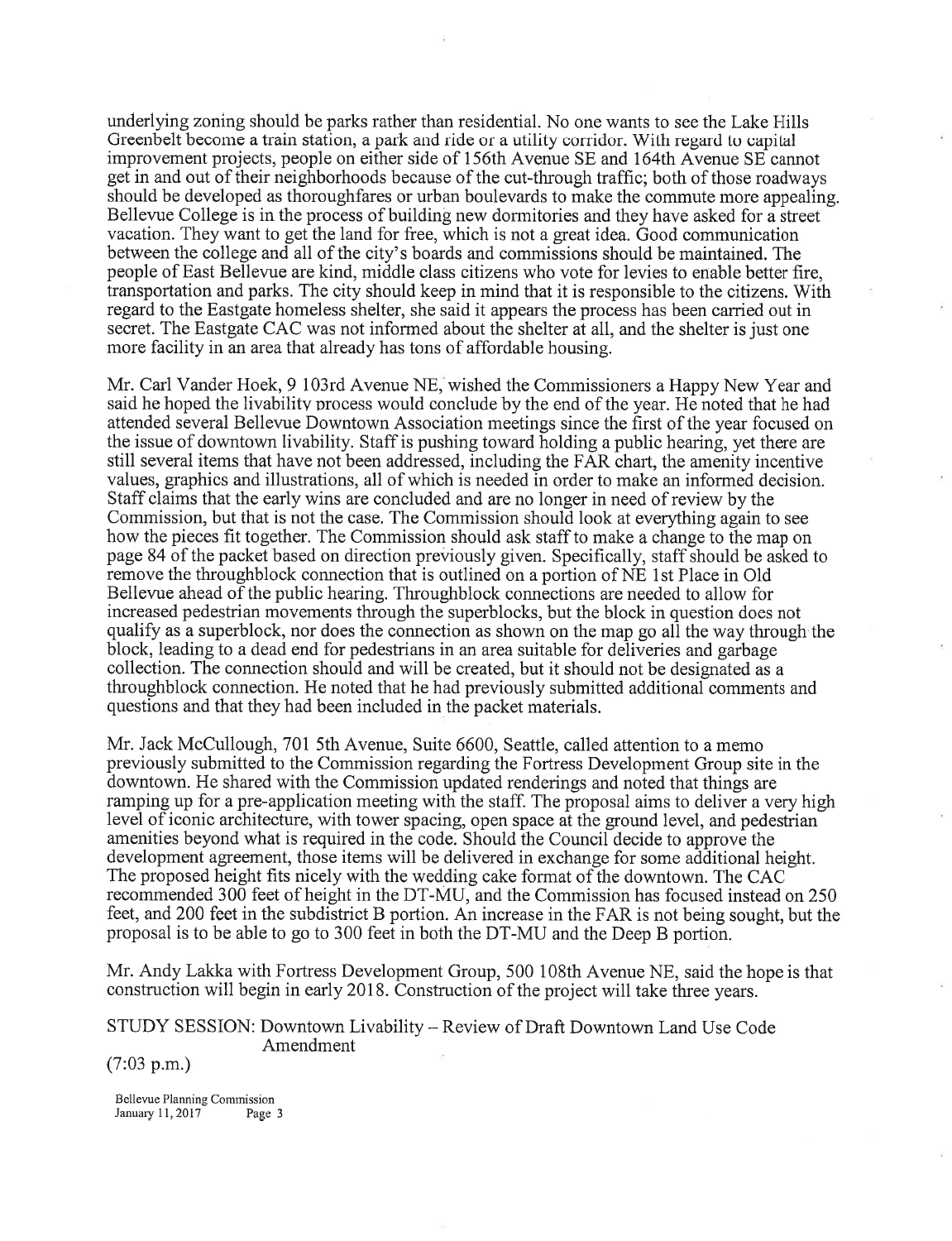Strategic Planning Manager Emil King reminded the Commissioners that based on direction from the Council an effort was launched to schedule an Urban Land Institute (ULI) panel. Issues were encountered relative to scheduling the panel to meet earlier, but the event is currently scheduled for January 18 and 25. The first day will involve a briefing for the panelists and it will be open to the public, and opportunity will be provided for interested stakeholders and community residents to be interviewed by the ULI panelists. The panel will then reflect on the information during the intervening work and will reconvene for most of the day on the 25th to finalize the recommendations, following which a presentation of the findings will be made to the city, the public and the stakeholders. The Commission is slated to meet on January 25 and will be updated with regard to the findings. A representative from BERK Consulting will also attend the Commission's meeting that evening.

Mr. King reported that a milestone was reached a week ago relative to the economic study. The document has been released to the Commission and the Council as well as to interested stakeholders and community members. The study findings have also been posted to the city's website and forwarded to the Bellevue Downtown Association's Land Use and Livability Committee. There is additional information to come, including valuing additional building height.

The work of the Commission is grounded heavily on the work of the Council-appointed Downtown Livability Initiative CAC, the Land Use Code audits, and the public outreach efforts. The final report of the CAC as forwarded to the Council reflects how each section relates to livability.

The Land Use Code is important for development, but there are a host of other things that relate to livability. Accordingly, as the code is being updated, things relating to safety and security, walkability and pedestrian comfort, schools, character, vehicular mobility, parks and open space, affordable and workforce housing, and neighborhood services are being folded in.

With regard to the East Main station area planning effort, Mr. King explained that the work of the CAC wrapped up in the fall of 2016. Their recommendations were transmitted to the Council. Because the work of the Downtown Livability Initiative CAC overlapped to some degree, the work of the East Main CAC was informed to the extent by the livability study. He agreed the Commission should be provided with a brief overview of the East Main CAC recommendations.

Tuming to the CAC recommendations and the proposed code, Code Development Manager Trish Byers noted that public open space is addressed several ways in the proposed code, one of which is outdoor plazas. Several provisions in the new code talk about open space, beginning with identifying and incentivizing an open space strategy for each district. Some open space elements in place, such as pedestrian bridges and pedestrian corridors, are already defined by location. If the city wants to see a donation of park property, which is one of the proposed amenities, there are a couple of places, like East Main and Northwest Village, that would be highly appropriate, so in talking about the amenity system those areas might be weighted more heavily.

Commissioner Hilhorst allowed that pedestrian bridges are currently limited by the code to specific areas and asked if, while the downtown code is being revamped, the allowed bridge locations could be expanded to give more flexibility and safer access. Ms. Helland answered that the current allowed locations are discretely identified in the Comprehensive Plan. The code must

Bellevue Planning Commission January 11,2017 Page 4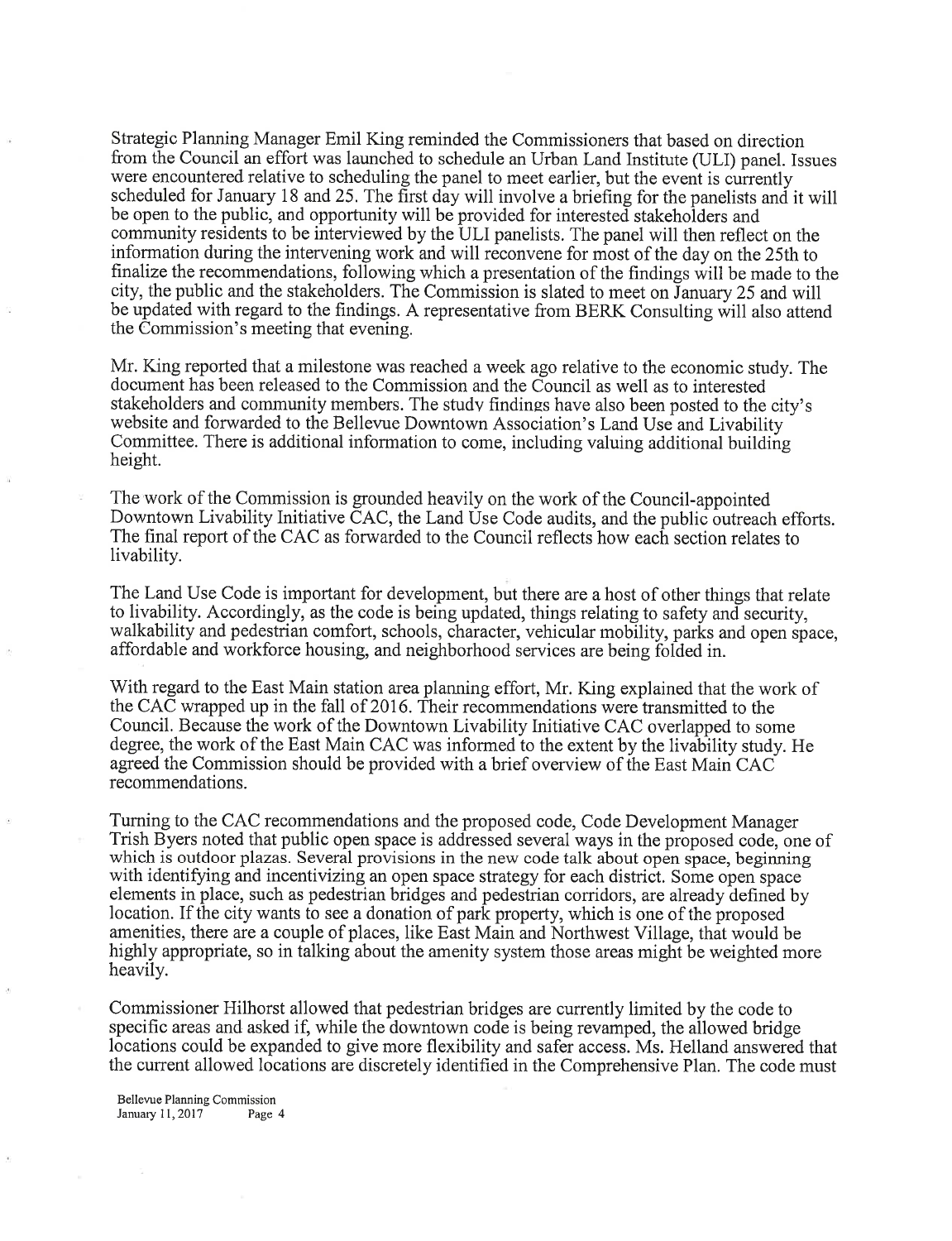be consistent with the Comprehensive Plan. Pedestrian bridges was not an element that was addressed by the CAC or identified for expansion as part of the Comprehensive Plan update.

Expanding on her comments at the request of Commissioner Carlson, Ms. Helland said pedestrian bridges were specifically identified in the Comprehensive Plan at the time some of the original downtown work was done in the mid-2000s. The identified locations cross auto-oriented streets. The recommendation of the CAC neither rolls back the allowed pedestrian bridge locations, nor does it expand them. Commissioner Carlson allowed that the issue of pedestrian bridges was very contentious when it was first raised, and the decision was made on a close vote to allow a pedestrian bridge connecting Bellevue Square to Lincoln Square. The success of that pedestrian bridge led to approval for a second pedestrian bridge. It would make sense on an incremental basis to continue allowing pedestrian bridges. Ms. Helland said the recommendation is to stay the course relative to what is identified in the Comprehensive Plan in order to remain consistent with the Comprehensive Plan.

Mr. King added that the work in 2005 identified three locations on NE Sth Street, three locations on NE 4th Street and two locations on Bellevue Way for pedestrian bridges. The current recommendations relative to the incentive system include allowing pedestrian bridges to qualify as a bonusable amenity. He allowed that the issue of expanding where pedestrian bridges can locate could be flagged for discussion the next time the Commission examines the downtown subarea plan.

Ms. Helland proposed putting the issue in the parking lot along with any additional items the Commission may want to recommend the Council address at alater date. The Council stipulated the scope of the downtown livability review and the CAC stayed in line with that direction; the issue of pedestrian bridges was not included, and there is no recommendation from the CAC regarding pedestrian bridges. To deviate from the scope of work would require some communication with the Council. Because the location of pedestrian bridges is specifically spelled out in the Comprehensive Plan, that document would need to be amended.

Ms. Byers provided the Commissioners with a chart comparing the old code with the proposed code. She proposed quickly reviewing and then setting aside the sections that will not be changed and the early wins, then focusing on the process-oriented issues before getting to the substantive changes. She noted that the parking standards would remain unchanged, with the exception of: adding in visitor parking at the rate of one stall per 20 residential units in residential buildings; expanding from 7.5 feet to 8 feet for parking entries for accessible vans; adding bicycle parking; and adding flexibility via administrative review to modify the required parking ratios based on parking studies.

Commissioner Carlson asked what the current requirement is for visitor parking in residential buildings and he was informed by Ms. Byers that there are currently no requirements. Throughout the process staff have heard repeatedly from the public about the need. Ms, Helland said the one space per 20 units ratio was determined based on recommendations from recent studies conducted for developments in the downtown. She added that the approach to allow for flexibility to modify the required parking ratios is already in place in Bel-Red and is simply being exported to the downtown. The approach is also applied to unspecified uses, and the requirement is for parking ratios to be developed by a consultant based on standard practices. Commissioner Carlson expressed concern over developers using the option to avoid the expense of creating adequate parking, the result of which would be parking spillover. Bellevue's economy is built on plentiful free or validated parking, and that standard needs to be preserved going forward.

Bellevue Planning Commission January 11, 2017 Page 5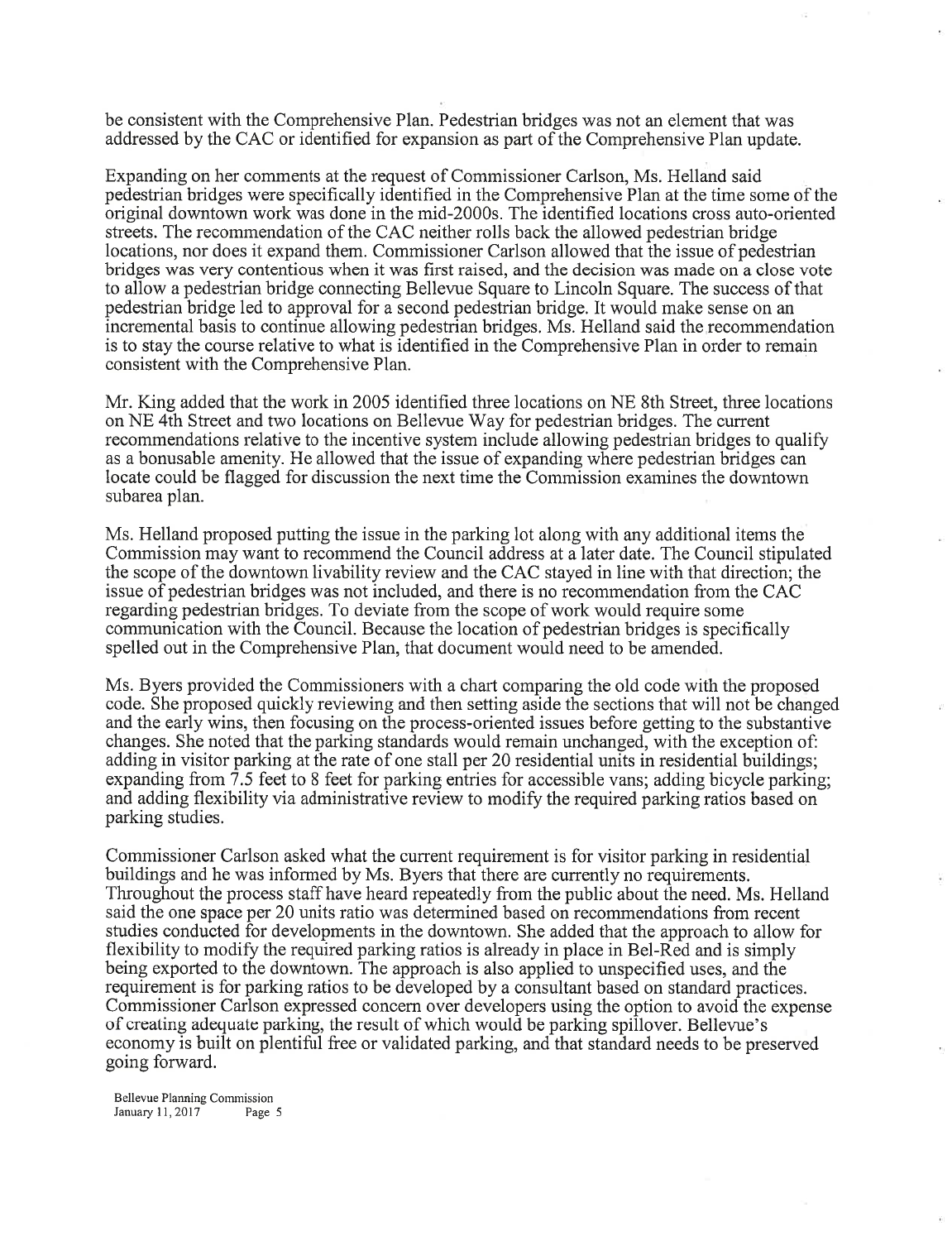Commissioner Walter agreed that the adequacy of parking impacts everyone on the city. It would behoove the city to have a broader view rather than to allow the decision to fall to one person who may have a particular bias relative to parking. Complaints are frequently made about the lack or high cost of parking in downtown Seattle, and Bellevue benefits from that. Commissioner Hilhorst agreed and suggested there should be a more concrete public process involving either the Planning Commission or the Transportation Commission and a lot of data.

Ms. Helland explained that parking review is conducted as part of every design review application. The reviews are all publicly noticed and public feedback is received all in an attempt to make sure the parking expectations are met for every development. Once a decision is issued, it is appealable to the hearing examiner who can hand down a ruling that differs from the one signed off on by the staff or suggested by the applicant. She said a commitment was previously made to try the approach in the downtown. It could be that it will not work for the downtown ihe same way it does in Bel-Red. Part of the process is already used in the downtown for hotels and unspecified uses that do not have minimums and maximums; the process, which requires parking studies, has been working well. She proposed leaving the issue in the draft for purposes of the public hearing.

Commissioner Barksdale allowed that while the approach may be working well in Bel-Red, to apply it to the downtown would be an experiment. He suggested allowing the flexibility in the downtown but with tight thresholds attached to specific outcomes, and to call for periodic reviews.

Commissioner Carlson said his fear was that due to parking variances being approved, the downtown in five years or so will see increased congestion as cars roam the streets looking for available parking. Commissioner Barksdale suggested that impact could be used as an outcome.

There was agreement to retain the provision in the draft code along with an asterisk to highlight the concerns.

Ms. Byers called attention to the street and circulation standards and noted they remained unchanged with the exception of the map of the downtown sidewalk dimensions indicating which sidewalks would be 20 feet wide, which 16 feet wide, and which 12 feet wide. Mr. King said the map represented work done jointly by the CAC and the transportation plan update

Commissioner Hilhorst suggested that when the map is presented to the public it should be clear exactly where changes are proposed to it.

Commissioner Barksdale said he was not clear as to the rationale for the various widths. Mr. King explained that generally the pedestrian corridor on NE 6th Street has the widest sidewalks. There are also wider sidewalks on Bellevue Way where the Grand Connection will be, as well as 106th Avenue NE by Compass Plaza. The wider sidewalks are needed to accommodate the level of pedestrian activity. Ms. Byers said the Americans With Disabilities Act also dictates sidewalk widths to some degree.

Ms. Byers commented that as previously indicated, the pedestrian bridges section was unchanged other than having been moved from one section to another. The development agreement process has been identified as the appropriate mechanism for the Council to evaluate the bridges. The development agreement process requires notice, a public hearing before the Council, and <sup>a</sup> Council decision on the final design.

Bellevue Planning Commission January 11,2017 Page 6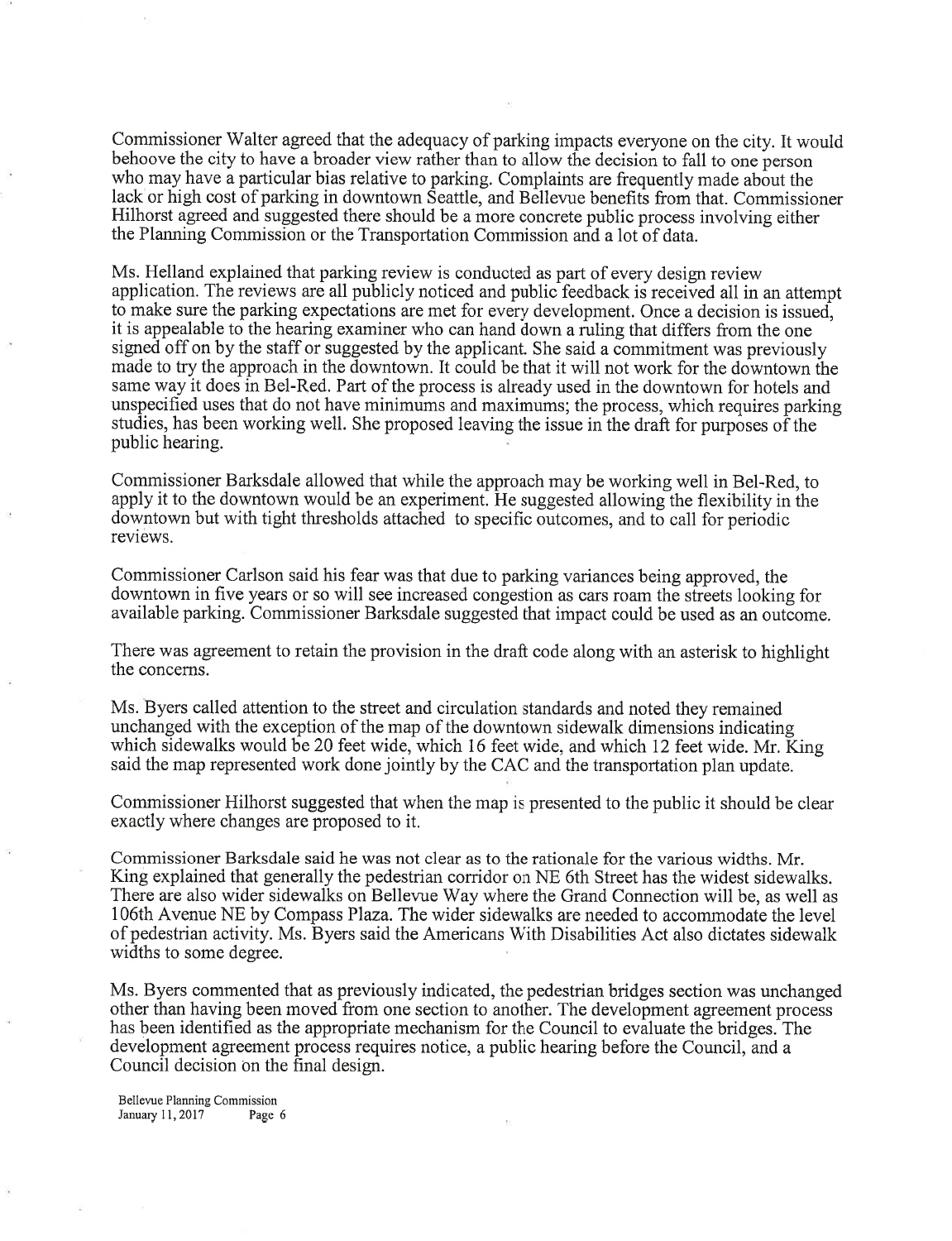Ms. Byers noted that the landscape development section was unchanged with the exception of linear buffers, which are 2O-foot buffers that go around the downtown boundary. They are required to be vegetated, but the requirements have been revised to allow for some patios and paving. For those that are up against the public right-of-way or public properties, the new provisions allow for up to 25 percent to be used for private recreation space or residential entries. Those that back up to private property can also be used for vehicular entrances, but the paving must be kept to 25 percent and the remainder must be in vegetation.

With regard to the early wins, Ms. Byers noted that the downtown land use charts were unchanged except for Footnote 2 in the residential chart that allows 40 percent of congregate care senior housing to be dedicated to nursing home and/or assisted living. The street trees and landscaping section remains unchanged as well, except for the added flexibility relative to tree species substitution. Weather protection is embedded in the right-of-way design guidelines and sprinkled around elsewhere; the wayfinding provisions are also embedded throughout the code.

Ms. Helland noted that the process changes could be found starting on page 7 of the packet in 20.25A.030. She stressed that while the section was new, not everything in the section was new. Under the applicable review section, it is indicated that both design review and master development plans are required, and those two provisions lived in the code previously. The provisions relative to design review and master development plan track very closely the descriptions created in the Bel-Red code and also tracks current practice with regard to master development plans, bringing the downtown code up to the same standard as the more modem pieces of the city's code.

Continuing, Ms. Helland said the departure process outlined in the draft has generated feedback from the BDA. The CAC was clear about wanting to see flexibility included in the code. The CAC stressed that any flexibility allowed would need to result in an outcome of livability. Two tiers of departures were created, beginning with administrative departures that would be conducted as part of the design review. Any such departures would be documented and subject to public review and comment. The types of things open to departures include stepbacks, which can be changed through the administrative departure process; they can be reduced through certain design criteria, but they cannot be eliminated completely. In short, it must be shown that any departure is supported by the provisions of the code and will result in a better outcome.

The proposed code clarifies the limitations on authority. It specifically notes that the land use staff would not have the flexibility to administratively amend maximum floor plates, intrusions above the sidewalk, minimum setbacks and setbacks, maximum building heights, lot coverage or maximum floor area ratios. The limitations are intended to clarify for the public where staff has the authority to depart and where the staff do not have the authority to depart from the provisions of the code. The section on legislative departures outlines the process the-Council would use to approve a development agreement and big departures that might be un-contemplated in the code. The draft includes what is called a flexible amenity; it is essentially abuild-your-own program that provides community benefits that will allow going from the minimum to the maximum FAR, and they would negotiated as part of the legislative process and approved by the Council.

Ms. Helland said the repurposing of buildings was one of the things to allow modifications for. The idea is that for existing buildings whose uses have become antiquated, the buildings can be put to a new purpose through a development agreement with a use that was not contemplated for the space. There are limits on the modifications that can be made in the section. The legislative departure process has been described as the mechanism for the Council to approve design of

Bellevue Planning Commission January 11, 2017 Page 7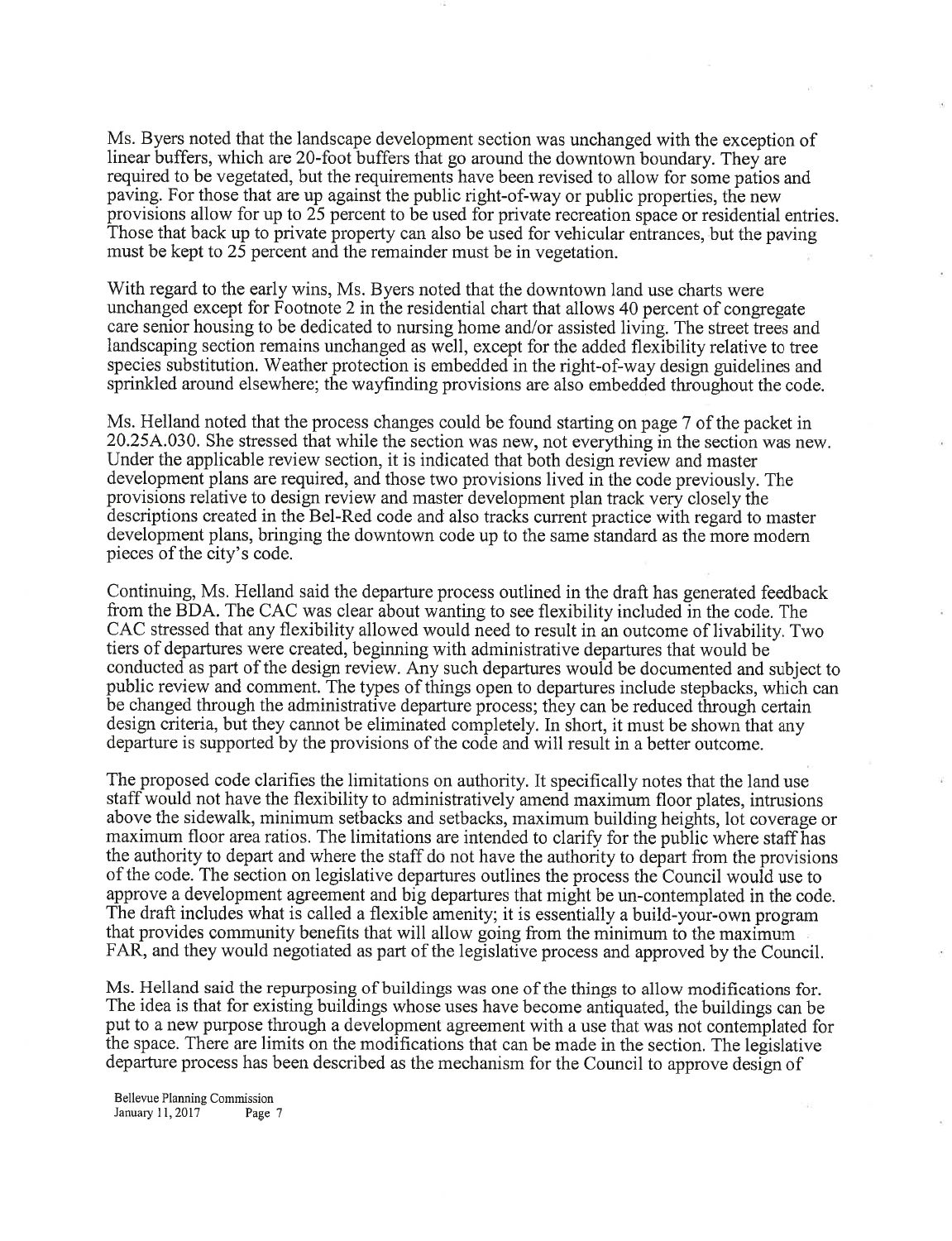certain types of public features, including pedestrian bridges, pedestrian corridor designs, and major public open spaces. Currently the guidelines describe a Council process but they do not actually provide any framework for the process. The proposed approach seeks to fill that gap.

Commissioner Carlson asked if the city is satisfied with the current design of pedestrian bridges. Ms. Helland explained that every pedestrian bridge is identified as a location. The applicant proposes a design which must be approved by the Council. Such structures span the public rightof-way and require a long-term lease agreement. The process is described in the Land Use Code and is to be retained.

Commissioner Hilhorst asked if the Planning Commission could potentially be part of the legislative departure process. Ms. Helland said as the process exists, once an applicant applies for a pedestrian bridge, the Department of Development Services does all the analysis with respect to consistency with the Comprehensive Plan and the design guidelines and makes <sup>a</sup> recommendation to the Council. Because a development agreement is required, the Council conducts a public hearing and approves the final design. The Planning Commission does not address specific projects, rather it focuses on the Comprehensive Plan and creating the codes that the various departments administer.

Ms. Helland said she has received feedback from the public relative to the proposed flexibility requirements indicating that they may not fully allow for the type of development that was contemplated by the CAC when it considered super bonuses. The best place to have <sup>a</sup> conversation about the degree to which the legislative departures have been calibrated will be when the amenities are discussed. One example brought forward is the Amazon development that is occurring in the downtown, which is not something adequately described or contemplated by the code. The hope is that the flexible amenity could be used to capture something that will serve as an iconic contribution to the livability of the downtown, which ultimately would require approval by the Council.

Ms. Helland said the focus of the Commission's review in the coming month or so will be the dimensional charts, the green and sustainability factor, the design guidelines, and the FAR and amenity incentive system.

The comments received from the public to date are being batched by common themes to be reviewed in conjunction with the relative topics. Staff does not plan to conduct a line-by-line review of the comments, rather a thematic approach will be used to keep things moving toward the public hearing. The concems raised relative to some areas may in fact trigger changes to the staff draft ahead of the public hearing. A couple of developers have brought forward projects for the purpose of testing against the code, and the exercise has identified some friction points, including the tower separation and the perimeter stepback provisions.

Commissioner Walter referred to paragraph B.2.a on page 3 of the packet and the statement relative to the DNTN-O-1 district that long-term parking and other automobile-oriented uses are discouraged. She asked how staff envisions that the statement would play out. Mr. King said the section previously existing in a different section of the Land Use Code. Because people were not finding it, it was moved into the downtown section. Minor modifications were made some of the definitions. He offered to look into how specifically the language was modified by staff. He clarified that long-term parking typically means commuter parking, a use that is discouraged. Auto-oriented uses are things like drive-throughs. He allowed that some tweaking of the language may be necessary.

Bellevue Planning Commission January 11, 2017 Page 8